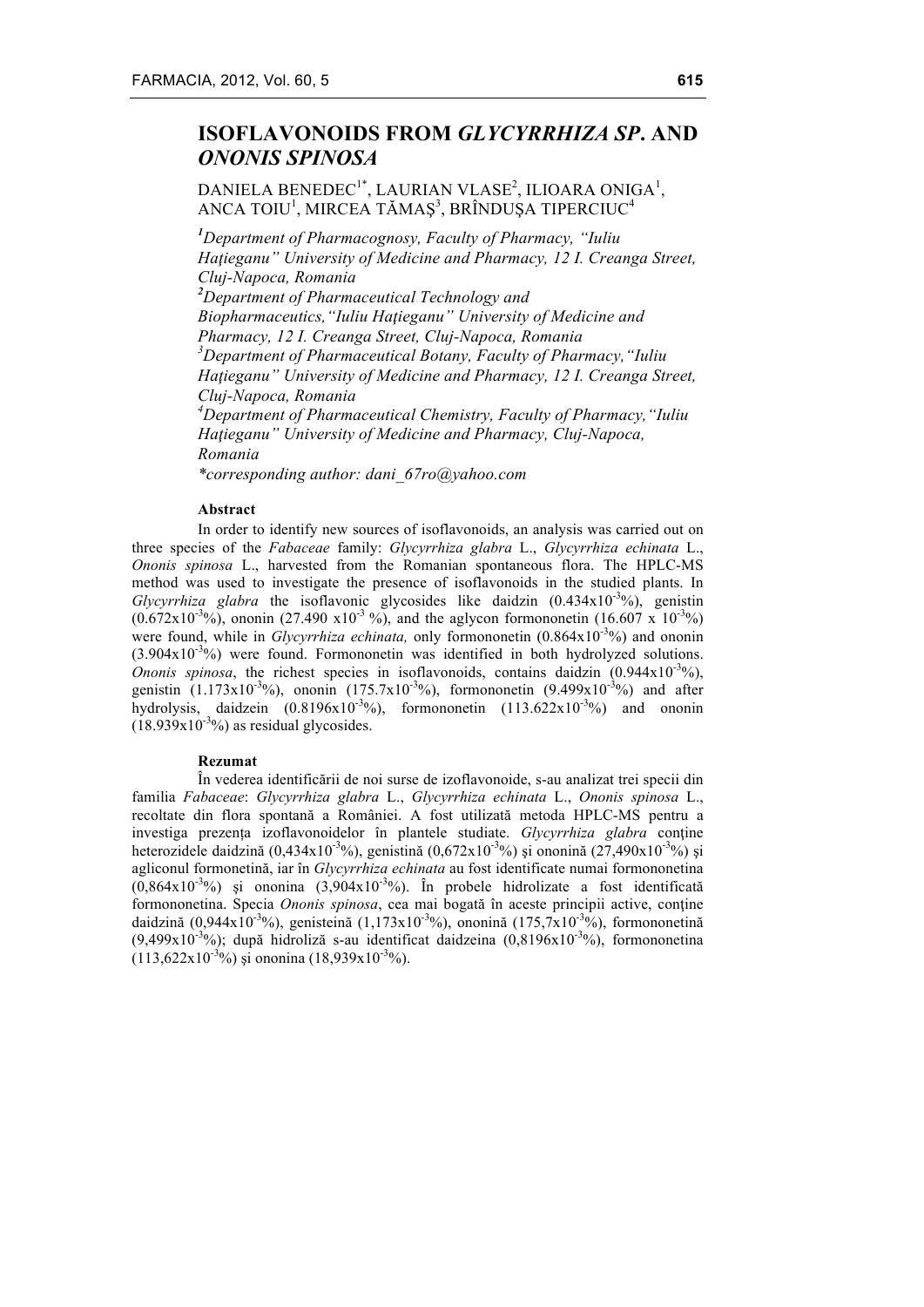**Keywords:** *Fabaceae*, isoflavonoids, HPLC-MS

## **Introduction**

Isoflavonoids are plant secondary metabolites that have various biological functions and significant ecological impacts. It is known that they are frequently found in soybeans and other plants from *Fabaceae* family [1,2,12]. Isoflavones are a subgroup of phytoestrogens, natural plant substances with structures similar to 17-β-estradiol and capable of binding to estrogen receptors [2,3,9]. Recently, isoflavones have become of great of interest due to several reports on their positive effect on human health, in particular, in the prevention of some forms of hormone-dependent cancers, cardiovascular diseases, osteoporosis, adverse menopausal manifestations and age-related cognitive decline [2,9,12].

*Glycyrrhiza glabra* L. (licorice) contains not only triterpene saponins (glycyrrhizin), flavonoids, polysaccharides, but also various isoflavonoids: glabrone, glyzaglabrin, glyzarin, formononetin, glycyrrhizaisoflavones; *Glycyrrhiza echinata* was less studied, its aerial parts contain formononetin [1,5,6]. In the roots of *Ononis spinosa* L. (spiny restharrow) the folowing compounds are present: onocerin, sitosterol, isoflavones (ononin, formononetin, genistein, biochanin A 7-glucoside), as well as small amounts of the essential oil with trans-anethole, carvone and menthol [2,7].

The purpose of this study was to evaluate the isoflavone profile in the roots of some *Fabaceae* species from the Romanian spontaneous flora, by HPLC-MS analysis, in order to obtain new sources of phytoestrogens.

### **Materials and Methods**

The roots of *Glycyrrhiza glabra* L. (voucher No. 579), the roots of *Glycyrrhiza echinata* L. (voucher No. 580) and the roots of *Ononis spinosa* L. (voucher No. 682) were collected in September-October 2009 (Cluj, Romania). Voucher specimens were deposited in the Herbarium of the Department of Pharmaceutical Botany of the Faculty of Pharmacy ("Iuliu Hatieganu" University of Medicine and Pharmacy Cluj-Napoca, Romania). The hydroalcoholic extracts obtained from the roots (5% in 80% methanol,  $60^{\circ}$ C) were analyzed by HPLC-MS, before and after acid hydrolysis (2M HCl) [4,5,11].

#### *Reagents*

Standards: daidzin (daidzein 7-glucoside), genistin (genistein 7 glucoside), ononin (formononetin 7-glucoside), daidzein, glycitein,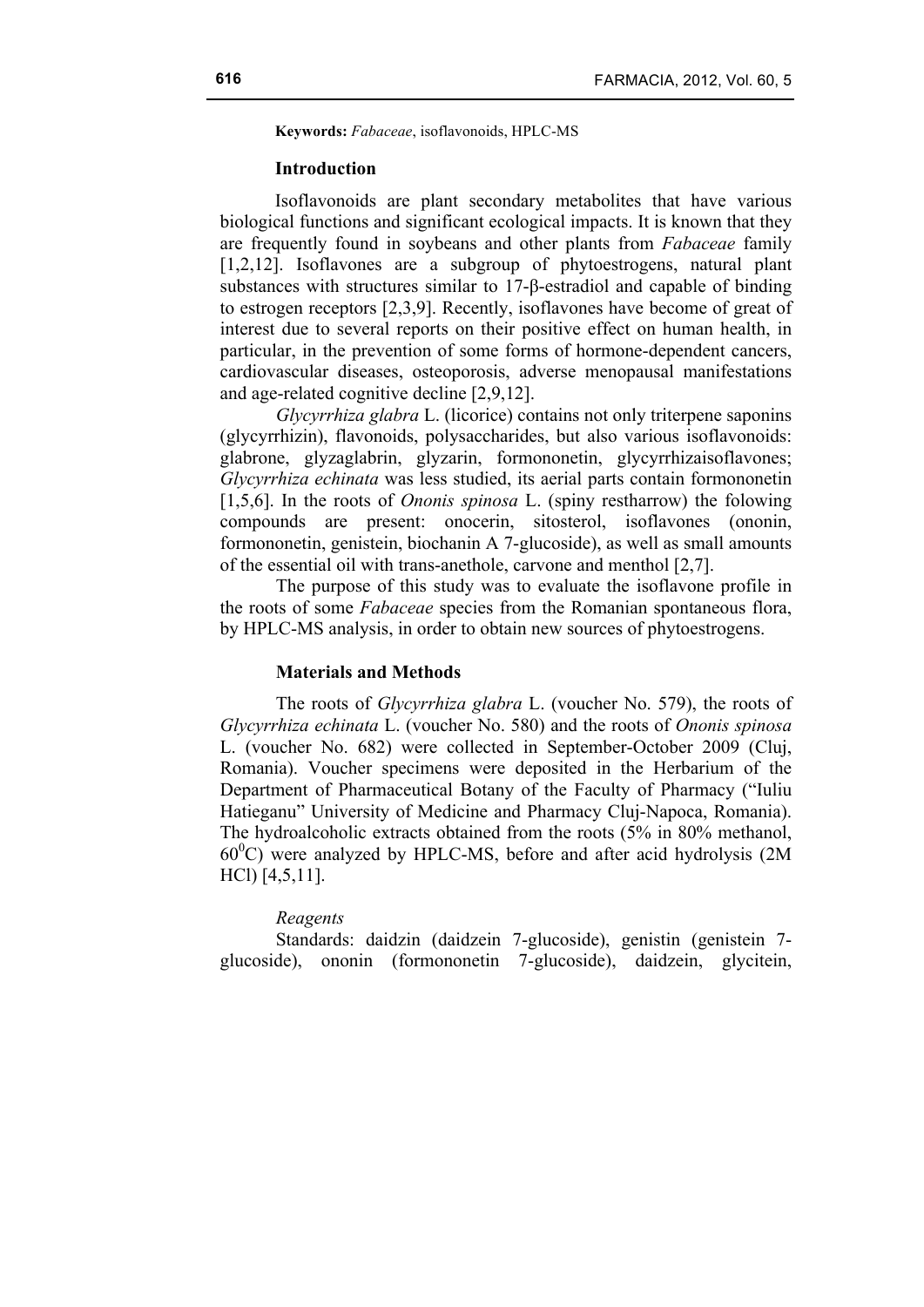genistein, formononetin from Merck (Germany). Methanol and hydrochloric acid used for the HPLC analyses were purchased from Merck (Germany). Methanolic stock solutions (100 g/mL) of the above standards were prepared and stored at 4°C, protected from daylight. They were properly diluted with ultrapurified water in order to obtain the standard concentrations for the calibration curves [4,5,11].

## *Equipment and Chromatographic Conditions*

The experiment was carried out using an Agilent 1100 HPLC system equipped with a degasser, binary pump, autosampler and column thermostat. For the separation of the compounds it was used a reversed-phase Zorbax SB-C18 analytical column (100x3.0 mm i.d., 5 µm). The column thermostat operated at 48°C. The mobile phase used for the separation of isoflavones was a mixture of 0.1% acetic acid (V/V) in water (A) and methanol (B), in linear gradient mode, as follows: until 2 min, 20% B, at 10 min 40% B, at 10.5 min 40% B, at 11.5 min 45% B, hold 45% B until 17 min. The flow rate was 1 mL/min. For detection and quantification, the HPLC system was coupled with an Agilent 1100 Ion Trap SL mass spectrometer, operated with an electrospray (ESI) ion source in negative ion mode. The nebulisation gas used by the mass spectrometer was nitrogen at 65 psi; the dry gas was also nitrogen at a flow rate of 12 L/min and heated at 360ºC. The capillary potential was set at +2500 V. The analysis mode of isoflavones was either in single ion monitoring mode (SIM) - for aglycons or in single reaction monitoring mode (SRM) – for glycosides [2, 5, 6, 8, 10,11]. The calibration curves for all isoflavones were built in the range of 40-4000 ng/mL. For fitting the calibration curves, a quadratic model and a 1/y weighing scheme were used. The accuracy of the calibration points, for each compound, was no more than  $\pm$  15% [4,5].

## **Results and Discussion**

The retention time of isoflavones and their mass spectrometry detection parameters are presented in Table I. Generally, glycosides' ions lose the sugar group thus we can observe the aglycon ion, so all glycosides can be analyzed by the SRM mode. The aglycons ions were not efficiently fragmented, so for these compounds we applied a SIM mode analysis [4,11].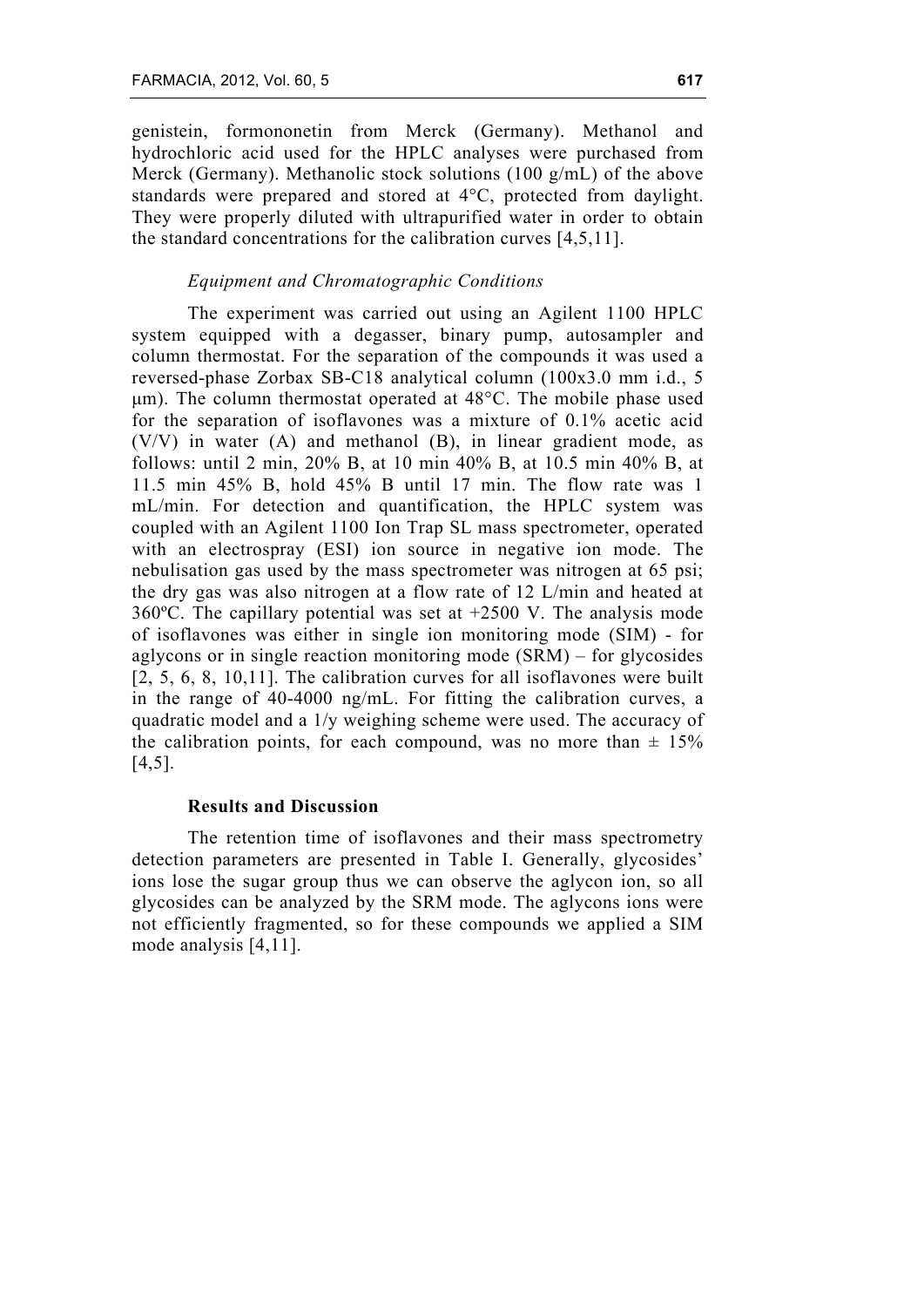| able |  |
|------|--|
|------|--|

|                                                                              |                                |                           |                              | $arccan$ parameters          |  |  |  |  |
|------------------------------------------------------------------------------|--------------------------------|---------------------------|------------------------------|------------------------------|--|--|--|--|
| Compounds                                                                    | <b>Retention</b><br>time (min) | <b>Detection</b><br>mode* | Parent m/z<br>ion<br>$[M-H]$ | <b>Ouantified m/z</b><br>ion |  |  |  |  |
| Daidzin                                                                      | 3.7                            | <b>SRM</b>                | 415                          | 253                          |  |  |  |  |
| Genistin                                                                     | 5.5                            | <b>SRM</b>                | 431                          | 268, 269                     |  |  |  |  |
| Ononin                                                                       | 8.9                            | <b>SRM</b>                | 429                          | 267                          |  |  |  |  |
| Daidzein                                                                     | 9.2                            | <b>SIM</b>                | 253                          | 253                          |  |  |  |  |
| Glycitein                                                                    | 10.2                           | <b>SIM</b>                | 283                          | 283                          |  |  |  |  |
| Genistein                                                                    | 11.0                           | <b>SIM</b>                | 269                          | 269                          |  |  |  |  |
| Formononetin                                                                 | 14.4                           | <b>SIM</b>                | 267                          | 267                          |  |  |  |  |
| $*SPM = \sin \theta$ reaction monitoring: $SIM = \sin \theta$ ion monitoring |                                |                           |                              |                              |  |  |  |  |

 The retention time of isoflavones and their mass spectrometry detection parameters

\*SRM= single reaction monitoring; SIM = single ion monitoring

The compounds (heterosides and aglycons of isoflavones) identified by HPLC and their levels are presented in Table II.

|                                   |                                            |        |                           |                |           | <b>Table II</b><br>Content in<br>isoflavones (mg/100g dry plant) |
|-----------------------------------|--------------------------------------------|--------|---------------------------|----------------|-----------|------------------------------------------------------------------|
| <b>Isoflavones</b><br>(standards) | Glycyrrhiza glabra<br>Glycyrrhiza echinata |        |                           | Ononis spinosa |           |                                                                  |
|                                   | NH                                         | H      | <b>NH</b>                 | н              | <b>NH</b> | H                                                                |
| daidzin                           | 0.434                                      |        |                           |                | 0.944     |                                                                  |
| genistin                          | 0.672                                      |        |                           |                | 1.173     |                                                                  |
| ononin                            | 27.490                                     | 7.999  | 3.904                     |                | 175.72    | 18.939                                                           |
| daidzein                          |                                            |        |                           |                |           | 0.819                                                            |
| glycitein                         |                                            |        |                           |                |           |                                                                  |
| genistein                         |                                            |        |                           |                |           |                                                                  |
| formononetin                      | 16.607                                     | 27.856 | 0.864                     | 5.218          | 9.499     | 113.622                                                          |
|                                   |                                            | NН     | non hydrolyzed camples: H |                |           | hydrolyzed camples                                               |

NH – non hydrolyzed samples; H – hydrolyzed samples

The roots of *Glycyrrhiza glabra* contain daidzin  $(0.434 \times 10^{-3}\%)$ , genistin  $(0.672 \times 10^{-3}\%)$ , ononin  $(27.490 \times 10^{-3}\%)$  and formononetin  $(16.607 \times 10^{-3} \%)$ . Only formononetin  $(27.856 \times 10^{-3} \%)$  and ononin  $(7.999 \times$ 10-3 %) were identified after hydrolysis. The levels of isoflavones in our samples were smaller than in *Glycyrriza glabra* harvested from Syria [5]. Only ononin  $(3.904 \times 10^{-3}\%)$  and formononetin  $(0.864 \times 10^{-3}\%)$  were determined in the extract of *Glycyrrhiza echinata* roots. After acid hydrolysis the identified compound was formononetin  $(5.218 \times 10^{-3} \%)$ .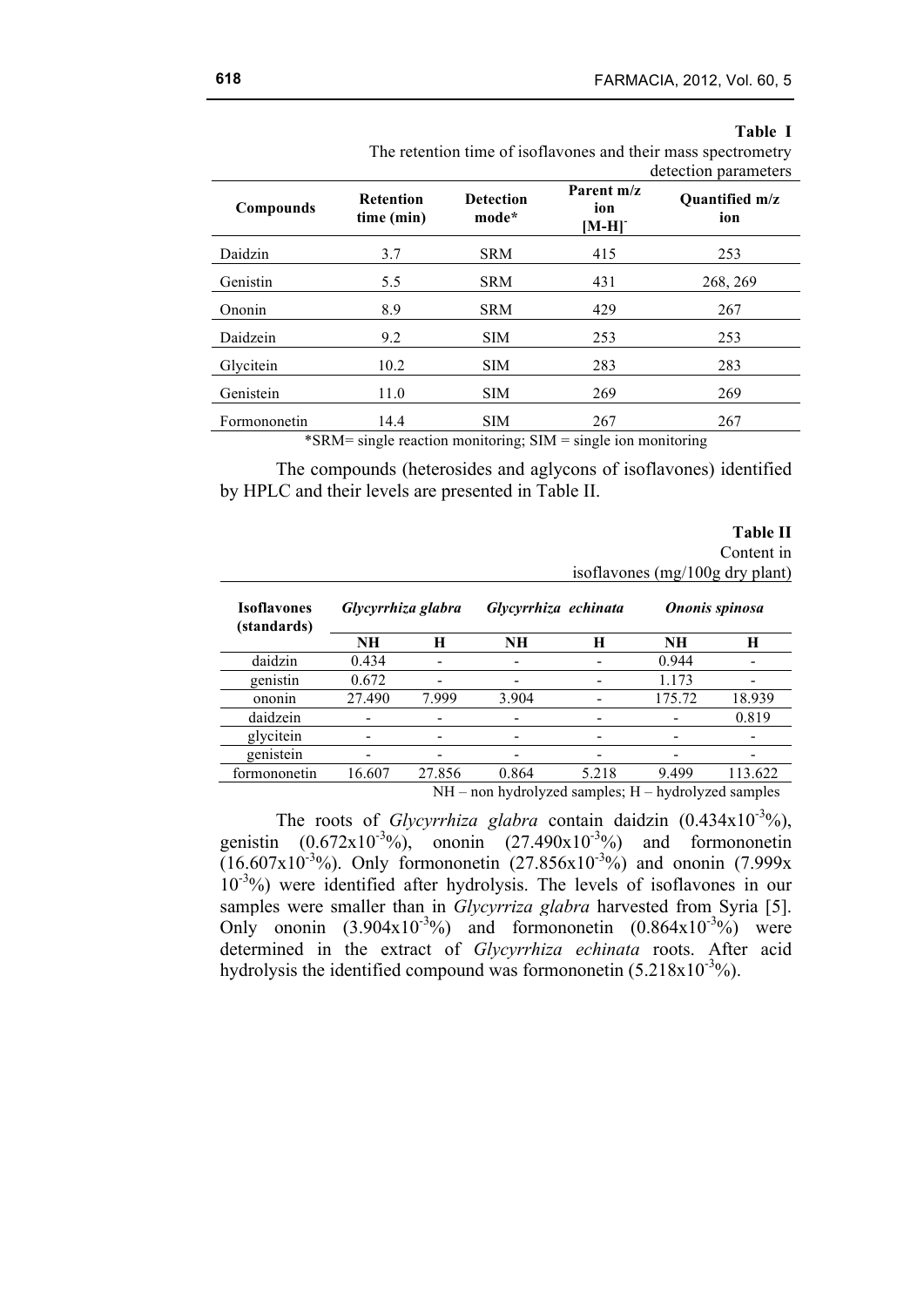The extract of *Ononis spinosa* roots contains daidzin  $(0.944 \times 10^{-3}\%)$ , genistin (1.173x10<sup>-3</sup>%), ononin (175.7x10<sup>-3</sup>%) and formononetin (9.499x 10<sup>-3</sup>%). The hydrolysed solution contains two aglycons, daidzein (0.819x  $10^{-3}$ %) and formononetin (113.622x10<sup>-3</sup>%) and ononin (18.939x10<sup>-3</sup>%) as residual glycoside. *Ononis spinosa* was the richest species in isoflavonoids and it can be considered an important source of these active principles.

The isoflavonoids can be present in plants like glycosides or more complex combinations like esther-glycosides: acetyl-glucosides or malonylglucosides. The presence of ononin in the hydrolysed extracts could be explained by the fact that the acid hydrolysis was capable of cleaving ester bonds (malonyl- and acetyl-7-glucosides), but not sufficient for the quantitative cleavage of glycosidic bonds [8,10]. Increasing of formonetin levels after hydrolysis suggests the presence of its glycosides in the analyzed extracts.

The absence of daidzin and genistin from *Glycyrrhiza echinata* can be used for the differentiation of the two species, to avoid the substitution of *Glycyrrhiza glabra* with *Glycyrrhiza echinata.*

## **Conclusions**

The extract of *Glycyrrhiza glabra* roots contain daidzin, genistin, ononin and formononetin, while the extract of *Glycyrrhiza echinata* roots contain small quantities of formononetin and ononin; that is why we cannot use both the roots of *Glycyrrhiza glabra* and *Glycyrrhiza echinata* as being the same therapeutical product.

The roots of *Ononis spinosa*, richer in isoflavonoids (daidzin, genistin, ononin, formononetin), represent an important natural source for oestrogenic therapy.

Ononin was the most abundant isoflavone glycoside and it was found in all samples; its aglycon, formononetin was present in all extracts, before and after hydrolysis.

Our results confirm the presence of isoflavones in the plants of *Fabaceae* family, compounds that belong to a class of substances known as non-steroidal phytoestrogens.

#### **References**

- 1. Ammsov AS., Litvinenko VI. Phenolic compounds of the genera *Glycyrrhiza* L. and *Meristotopis* Fisch. et Mey. *Pharmaceutical Chemistry Journal* 2007, 41(7), 3,72-395
- 2. Bruneton J. Pharmacognosie. Phytochimie. Plantes medicinales, 3e edition, Edition TEC et DOC, Paris, 1999, 347-35